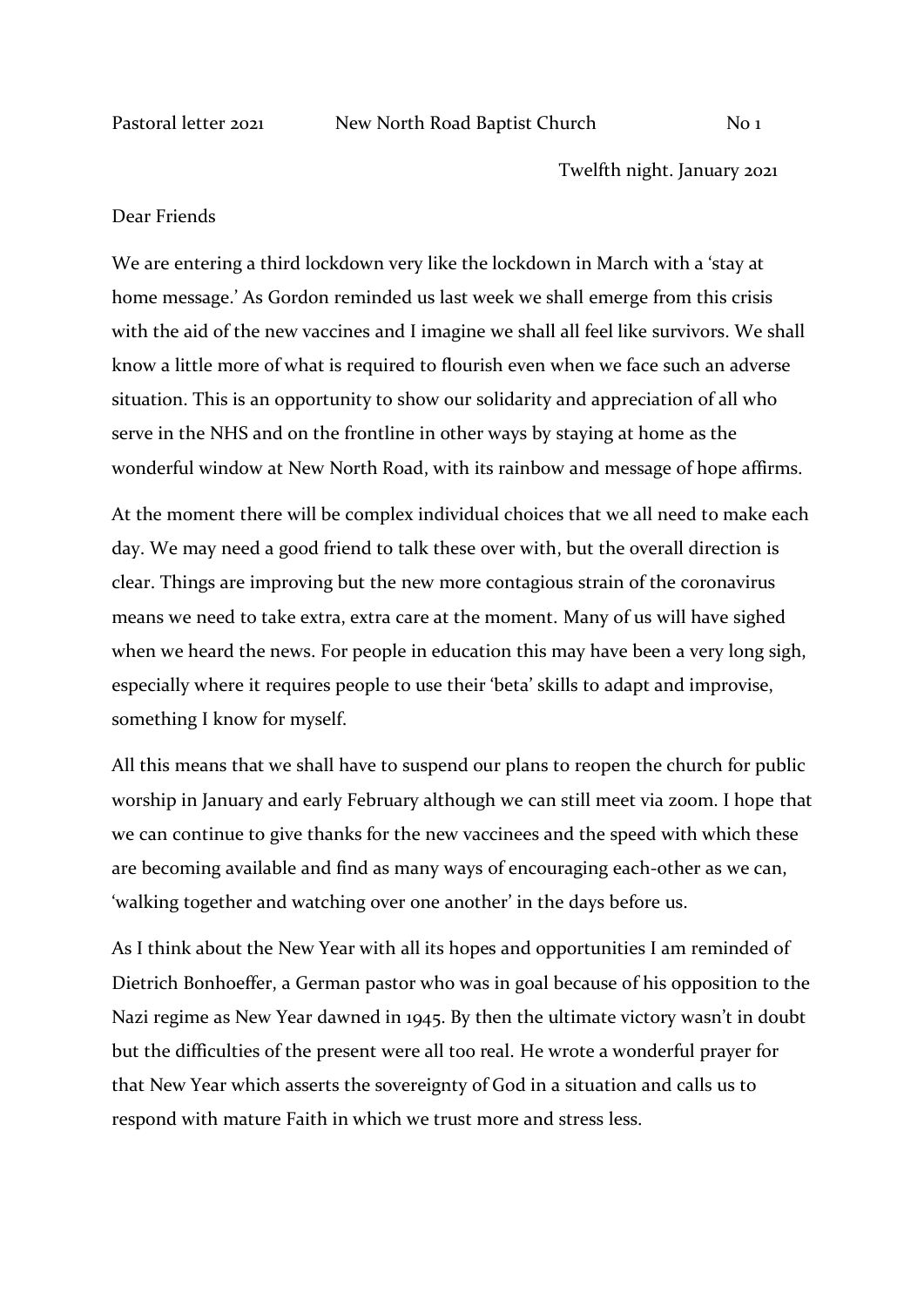By gracious powers so wonderfully sheltered, and confidently waiting come what may, we know that God is with us night and morning and never fails to greet us each new day.

Yet is this heart by its old foe tormented, still evil days bring burdens hard to bear. O give our frightened souls the sure salvation for which, O Lord, you taught us to prepare.

And when this cup you give is filled to brimming with bitter suffering, hard to understand, we take it thankfully and without trembling, out of so good, and so beloved, a hand.

Yet when again, in this same world, you give us the joy we had, the brightness of your sun, we shall remember all the days we lived through, and our whole life shall then be yours alone.

Now, when your silence deeply spreads around us, O let us hear all your creation says that world of sound which soundlessly invades us, and all your children's highest hymns of praise.

In January and early February, we shall be approaching a new theme in our worship called 'Divine Encounters'. In this series we shall be focussing on those moments when God unexpectedly discloses himself. At the heart of this series is the invitation to explore both the 'via positiva' which embraces a confident faith in all God has disclosed and that can be said about him and the 'via negativa' which affirms that God is essentially mysterious and beyond our grasp.